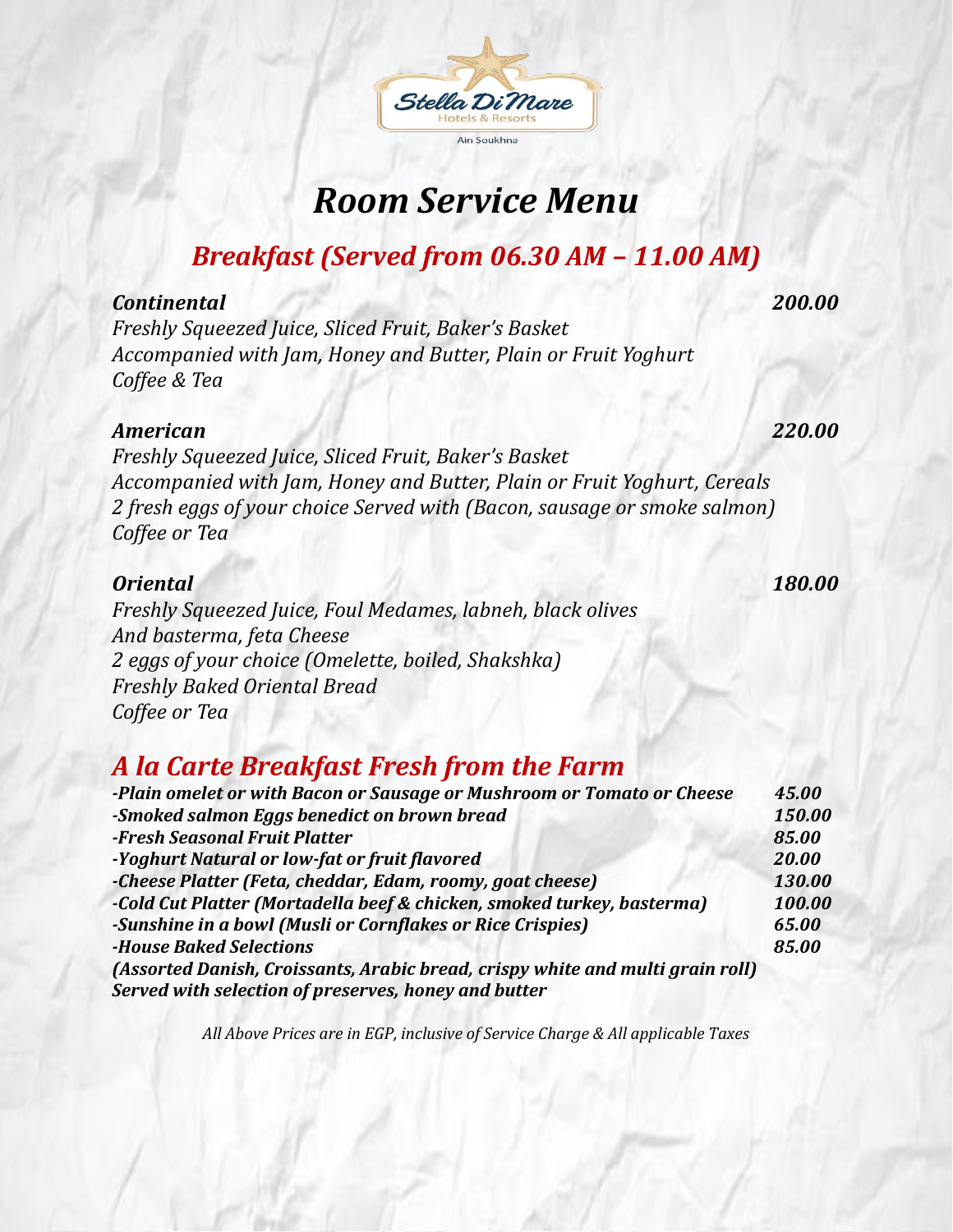

## *Kids Menu*

| <b>Spaghetti Bolognese</b>                                                       | 90.00  |
|----------------------------------------------------------------------------------|--------|
| <b>Kids Burger Sandwich</b>                                                      | 90.00  |
| <b>Fried Chicken finger</b>                                                      | 90.00  |
| <b>Golden fried fish &amp; chips</b>                                             | 90.00  |
| <b>Grilled hot dog sandwich</b>                                                  | 90.00  |
| All dishes serves with French fries & potatoes wedges                            |        |
| <b>From the Kettle</b>                                                           |        |
| <b>Clear chicken soup with vegetables</b>                                        | 75.00  |
| Creamy mushroom soup with truffle oil drops                                      | 100.00 |
| Salad                                                                            |        |
| <b>Greek salad</b>                                                               | 90.00  |
| Tomato, cucumber, bell pepper, fate cheese, olives with thyme dressing           |        |
| <b>Italian Caprese Salad</b>                                                     | 120.00 |
| Skewer of mozzarella cheese and fresh tomatoes in olive oil and basil            |        |
| <b>Caesar salad</b>                                                              |        |
| Crispy salad leaves topped with Caesar dressing with our choice of extra topped. |        |
| <b>Grilled chickens skewer</b>                                                   | 120.00 |
| <b>Marinated shrimps</b>                                                         | 140.00 |
| <b>Tabbouleh salad</b>                                                           | 90.00  |
| Marinated Lebanese Tabbouleh salad served with crispy bread stick                |        |
| <b>Tartine Smoked salmon</b>                                                     | 180.00 |
| Smoked salmon served on creamy lemon cheese, hand fried chips,                   |        |
| Mustard mayonnaise deep                                                          |        |
| Penne, spaghetti, Tagliatelle                                                    |        |
| -Tomato Sauce, Fresh Basil                                                       | 120.00 |
| -Arrabiata (Tomato Sauce and Hot Chili Flakes)                                   | 120.00 |

*<u><i>Aushroom Cream sauce* 100.00 **100.00**</u>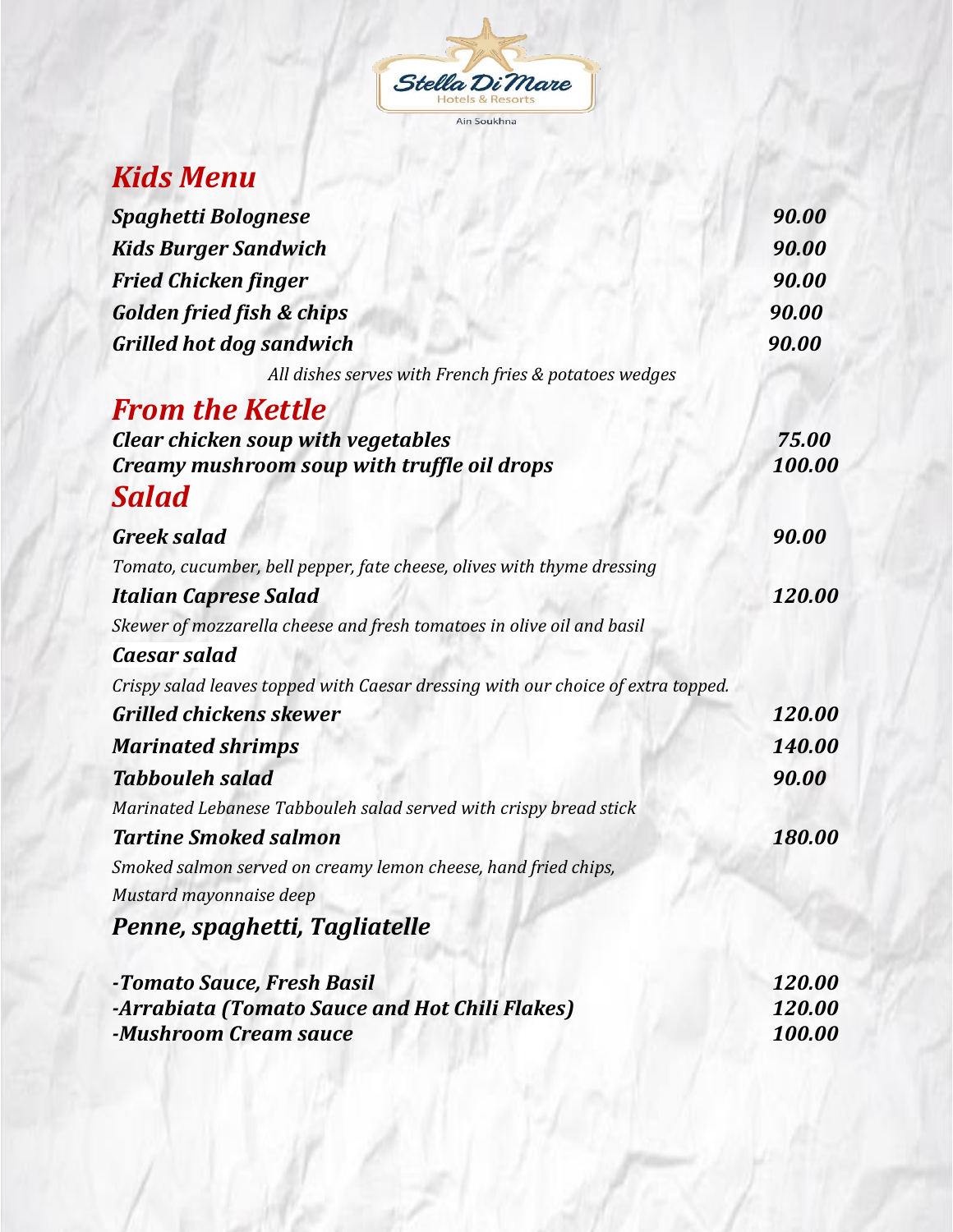

| <b>Main dishes</b><br><b>Club sandwich</b><br>Slices of white toast with egg, chesses, chicken salad, tomatoes<br><b>French</b> fries    | 170.00 |
|------------------------------------------------------------------------------------------------------------------------------------------|--------|
| <b>Stella DI mare Beef Burger</b><br>Grilled Burger Sandwich Served with Cole slaw & French fries<br>Extra topping Caramelize onion      | 180.00 |
| <b>Grilled fillet of salmon</b><br>Served with lemon sauce, fresh vegetables and buttered potatoes                                       | 300.00 |
| <b>Grilled Mix Seafood with lemon butter sauce</b><br>Fresh shrimps fish fillet and salmon, calamari services with seafood rice          | 500.00 |
| <b>Grilled half Chicken</b><br>Marinated grilled rosemary lemon chicken Served with grilled vegetables<br><b>And French fries</b>        | 180.00 |
| <b>Grilled beef tenderloin</b><br>Grilled tenderloin of beef with pepper sauce or mushroom sauce<br>Seasonal vegetables and French fries | 340.00 |
| <b>Beef shawerma wrap</b>                                                                                                                | 150.00 |
| Beef shawarma wrap served with French fries & tahina sauce                                                                               |        |
| Chicken pane sandwich<br>Breaded chicken serves with French fries, mustard mayonnaises                                                   | 170.00 |